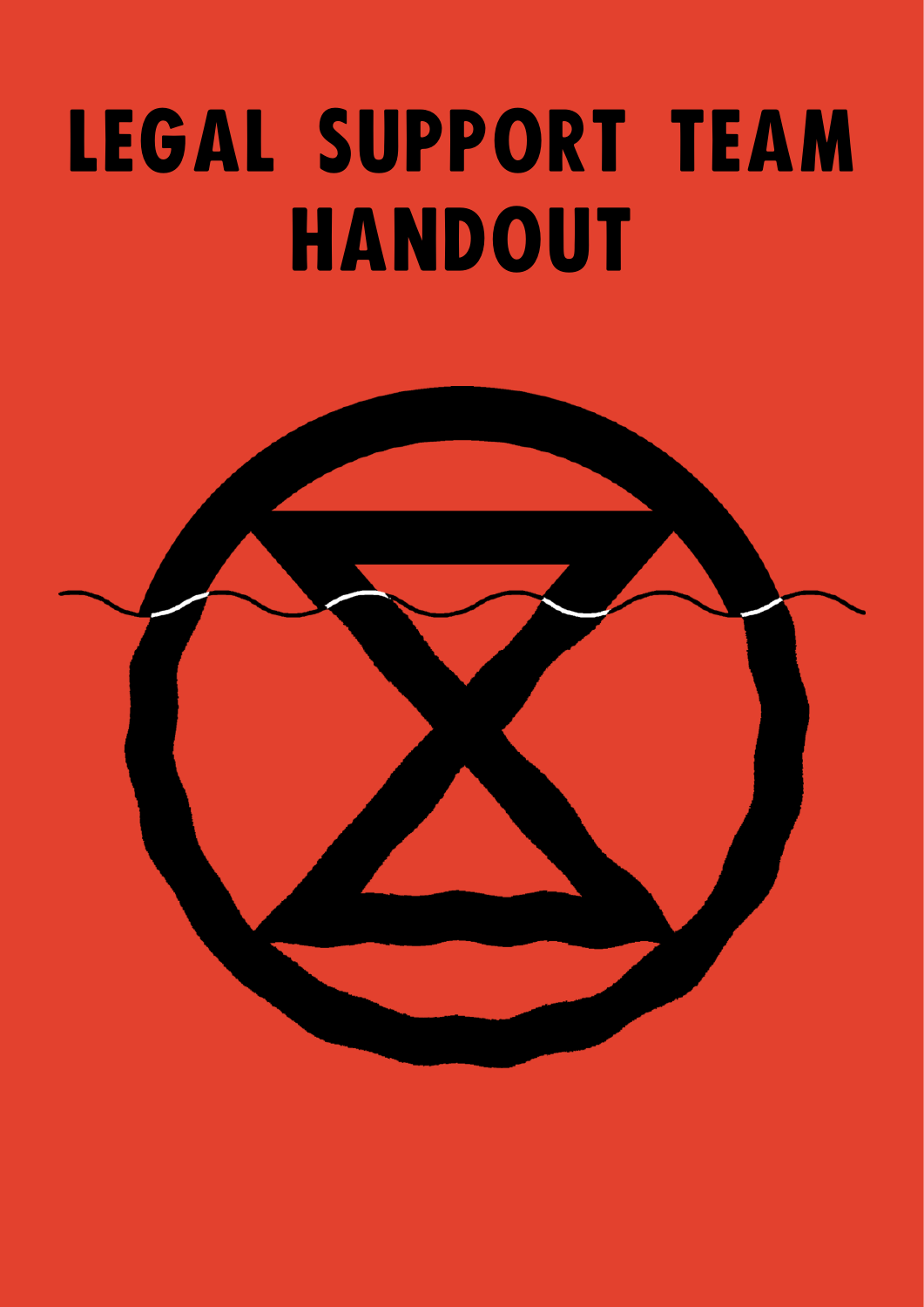# INTRODUCTION

### *Legal Support might be more accurately called Police Station Support, and shouldn't be confused with the role of Legal Observer.*

Unlike Legal Observers, who do risk arrest by joining activists on the ground, the Legal Support Team or LST (often called Arrestee Support Team) should at no stage jeopardise their own position with regards to arrest. You are no use to anyone on the inside of the police station! This means that on many actions you will be stationed away from the site on the end of the phone (though if the action is 'fluffy' enough, you may be able to observe from a distance).

#### *Your basic role is:*

- To liaise with the action co-ordinators, the solicitor(s) and the staff at the police station to ensure that all arrested activists receive the right support.
- Once activists are released you also need to ensure they get the right level of both emotional & physical support

Legal Support is in many ways an unrewarding role, but it is absolutely vital! You will be the last home after the action, often spending hours hanging around police stations into the small hours waiting for the last activists to be released. You won't share the glamour or excitement of the action, and your photo won't make the front pages but without you the action isn't possible. If you weren't there half of those taking part in the 'front-end' of the action would refuse to act!

## WHAT YOU WILL NEED

- A mobile phone and charger:
- Change for a landline, just in case;
- Numbers for the action co-ordinators, the solicitors, all local police stations, a few local taxi companies and B&Bs;
- Transport and a driver if you need one;
- Pen & paper, spare pens/refills for emergencies;
- Food & drink for yourself;
- Warm clothing you could be hanging around late at night!
- A good book, or an essay to write you may have time on your hands...
- Enough money to pay for taxi fares, food, coffee, beer, and in extreme circumstances accommodation for released activists;
- Food, drinks, cigarettes, newspapers and books for detained activists whilst they are in the police station (NB: all food will need to be in unopened, sealed packets – so no home made sandwiches or biscuits, drinks will need to be tetrapacks or unopened plastic bottles, and obviously no alcohol will be allowed);
- Anything else detained activists need e.g. dry clothes, medication.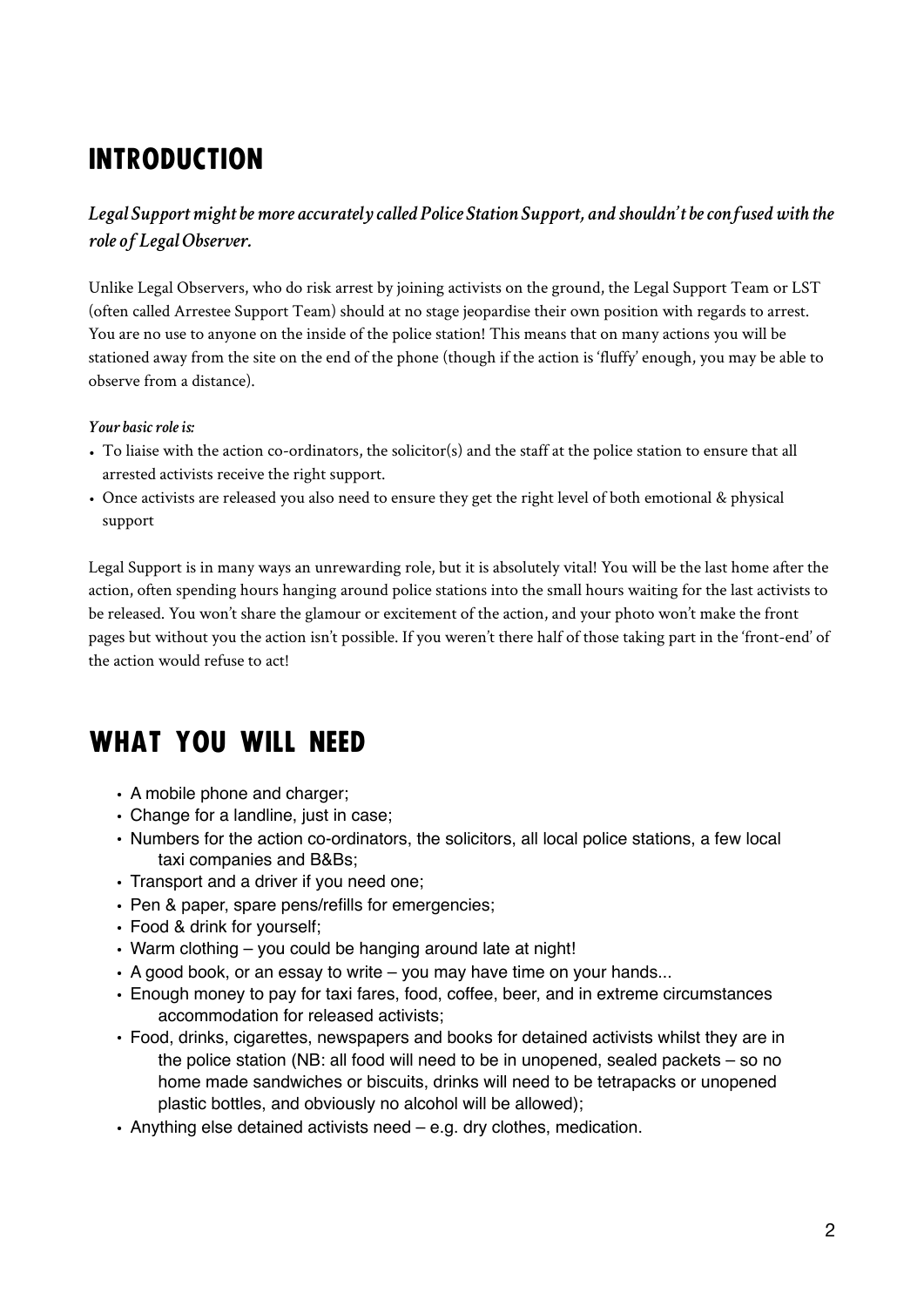# YOUR ROLE IN DETAIL

- The LST will have a list of names and other useful details such as: Who arrestees would you like to contact if they are arrested (friends, family, work, college, etc.);
- Any special circumstances that affect the support they need, e.g.
	- Vegan diet;
	- Need regular medication;
	- Foreign national;
	- Planning to give a false name;
	- Outstanding warrants for arrests, breached bail conditions or bind-overs.

This list is absolutely confidential. You may deal with some of this information in your role as LST – please respect it's confidentiality.

Don't hold loud conversations over the phone in police station waiting rooms – take your mobile outside if necessary.

## GIVING SUPPORT DURING AN ACTION

Ideally the LST would have the following information from the Legal Observers:

- Who has been arrested;
- What have they been charged with;
- Which Police Station are they being taken to;
- Anything else such as whether they are injured.

In reality we will probably (initially) have a rough idea of the number of arrestees and the police stations to which they are being taken. We will have some idea of the charges.

Bearing in mind that it can take several hours from the moment of arrest for someone to actually see the inside of a police cell and then be released, the LST will use this time to fill in the blanks.

In this time we will alert the solicitor that there have been arrests and start tracking down who has been arrested and where they have been taken.

Once we know for sure that they are being held, and where they are being held, we will begin to call friends and family as requested.

## AT THE POLICE STATION

*Remember the initial warning – you are not here to get arrested, so whatever else happens, stay out of trouble!* 

You play three key roles here:

- Supporting the detainees making them feel loved;
- Liaising with the solicitor(s);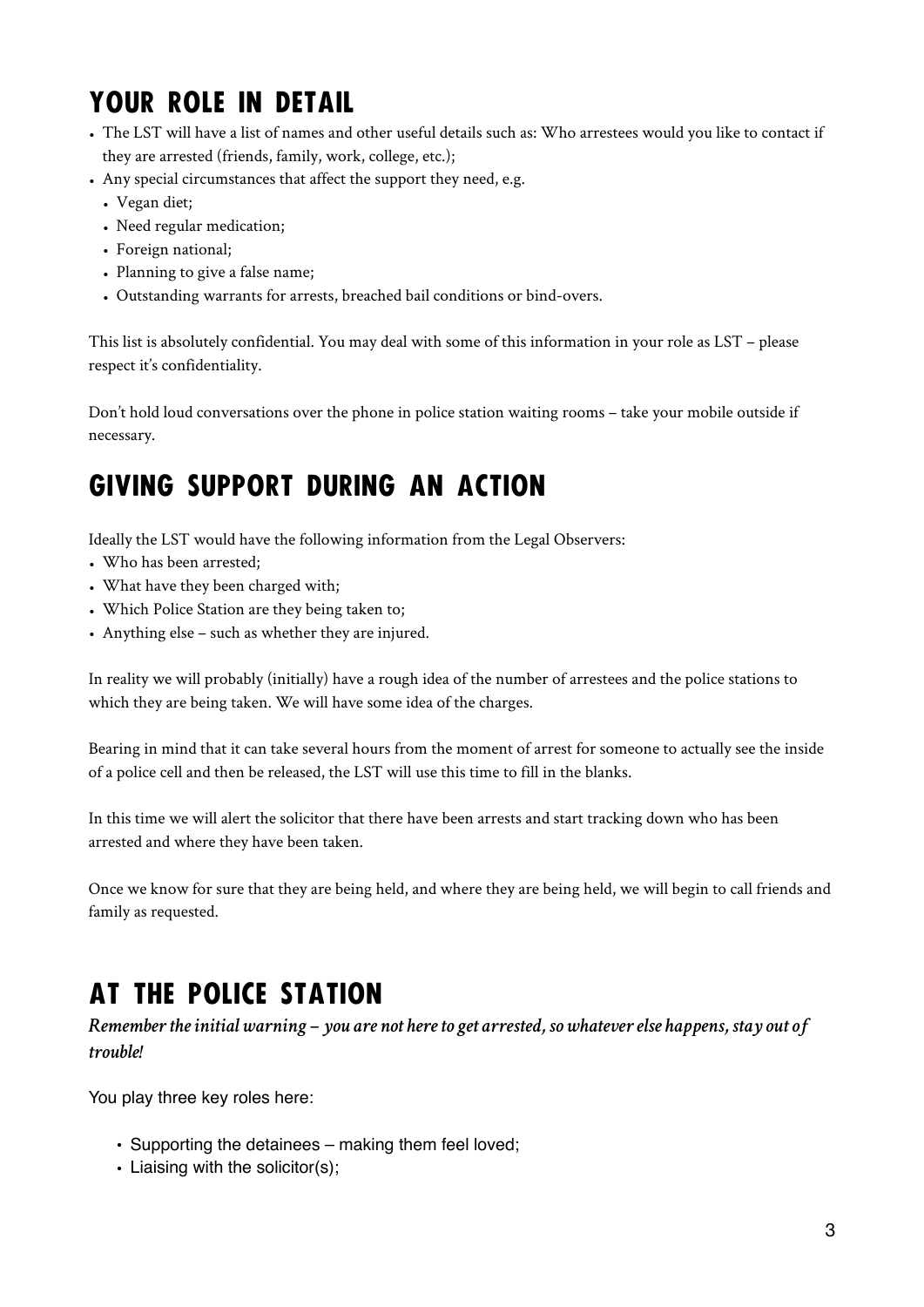• Meeting detainees on their release and gathering their names, telephone numbers and email addresses, in order that they can be supported going forward.

#### *Supporting the detainees*

In many cases you will feel perfectly able to walk into the police station and open dialogue with the desk staff. If not you'll have to skulk outside and rely on the solicitor to keep you informed. Remember that the desk staff are human beings, and respond to you. Be nice and they will most likely be nice back. Be confrontational and you could condemn your friends to several hours more detention (yes, it does happen!) or face arrest yourself.

You need to find out anything you don't already know:

- Who they are holding?
- Are they OK?
- Are they being charged?
- What they are charged with?
- Any indication of a release time?

You can try to get 'treats' (chocolate, cigarettes etc.), books, or dry clothes to detainees, but this is up to the station staff. Don't show your annoyance if they refuse. You can also use this opportunity to make sure the police know about people's dietary & medical needs. Ask the police to make sure that they release people into your care (and not out of a side exit!).

#### *Liaising with the Solicitor(s)*

By now the LST Co-ordinator will have called the solicitor to warn them of the arrests. They will have been asked to liaise with the LST representative at the police stations they are called to.

Introduce yourself and your role and asked to be kept informed. Suggest they pop out and chat to you once in a while so fellow activists and LST co-ordinators can stay in touch. It's all too easy for solicitors to swan into the station and be in there for hours with you outside none the wiser (in some cases not even sure they have arrived!)

#### *Meeting Detainees On Their Release*

For some people police custody may have been fine, for others it could have been traumatic. You need to deal with whatever situation arises and provide appropriate support. To many people being arrested is a really big deal. They could be very excited or upset and want to talk about it. Bring your listening skills with you!

As well as gathering their names, telephone numbers and email addresses, in order that they can be supported going forward all the above it's useful to get an idea from people of:

- If they have been charged;
- If they have been bailed to reappear at the station;
- What they have been charged with;
- Where and when they are due to appear in court;
- Whether they can be contacted for defendants meetings or court support.

So give them smiles, congratulations, hugs, dry clothes, fags, chocolate, and their bus fare home, but also get the info you need . They will be clutching a release sheet with all the details on. Ask to see it, explain why and take down the details. In some cases you might like to install them in the corner of a warm café or pub nearby (use